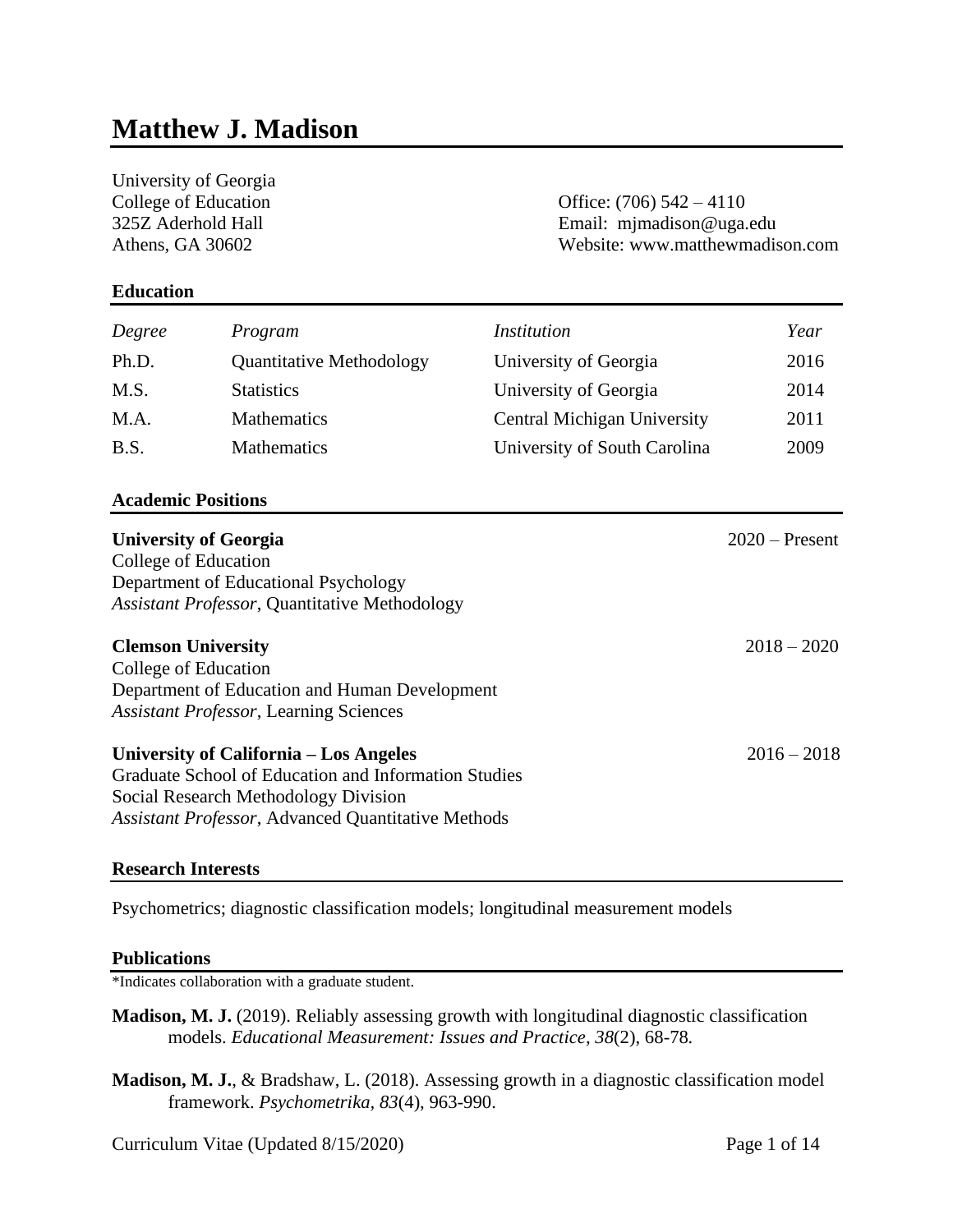- **Madison, M. J.**, & Bradshaw, L. (2018). Evaluating intervention effects in a diagnostic classification model framework. *Journal of Educational Measurement, 55*(1), 32-51.
- Bradshaw, L., & **Madison, M. J.** (2016). Invariance properties for general diagnostic classification models. *International Journal of Testing, 16*(2), 99-118*.*
- **Madison, M. J.**, & Bradshaw, L. (2015). The effects of Q-matrix design on classification accuracy in the LCDM. *Educational and Psychological Measurement, 75*(3), 491-511.
- Piatek-Jimenez, K., **Madison, M. J.**, & Przybyla-Kuchek, J. (2014). Equity in mathematics textbooks: A new look at an old issue*. Journal of Women and Minorities in Science and Engineering, 20*(1)*,* 55-74.
- Piatek-Jimenez, K., & **Madison, M. J.** (2012). Equity in mathematics textbooks: A report on progress*. Proceedings of the 34th annual meeting of the North American Chapter of the International Group for the Psychology of Mathematics Education.* Kalamazoo, MI: Western Michigan University.

#### **Manuscripts Under Review**

\*Indicates collaboration with a graduate student.

Jurich. D., & **Madison, M. J.** Item influence indices for diagnostic classification models. Manuscript under review.

## **Current Grant Support**

- **Co-Principal Investigator:** *CT-STEM Pop-Ups4All: An RPP for Agile Learning* (2020 2023). National Science Foundation ~ \$948,551.
- **Co-Principal Investigator:** *Native STEM Portraits: A Longitudinal, Mixed-Methods Study of the Intersectional Experiences of Native Learners and Professionals in STEM* (2020 – 2024). National Science Foundation  $\sim$  \$1,545,963.
- **Principal Investigator:** *A Family of Diagnostic Models for Evaluating Learning Progressions*  $(2019 - 2022)$ . National Science Foundation ~ \$229,430.
- **Advisory Board**: *Next Generation STEM Teachers for Urban Schools: Recruiting, Preparing, and Mentoring Undergraduates for Innovative STEM Teaching* (2018 – 2023). National Science Foundation ~ \$949,721.

## **Grant Proposals Under Review**

**Principal Investigator:** *Generalized, Multilevel, and Longitudinal Psychometric Models for Evaluating Educational Interventions* (2021 – 2024). Institute of Educational Sciences ~ \$887,024.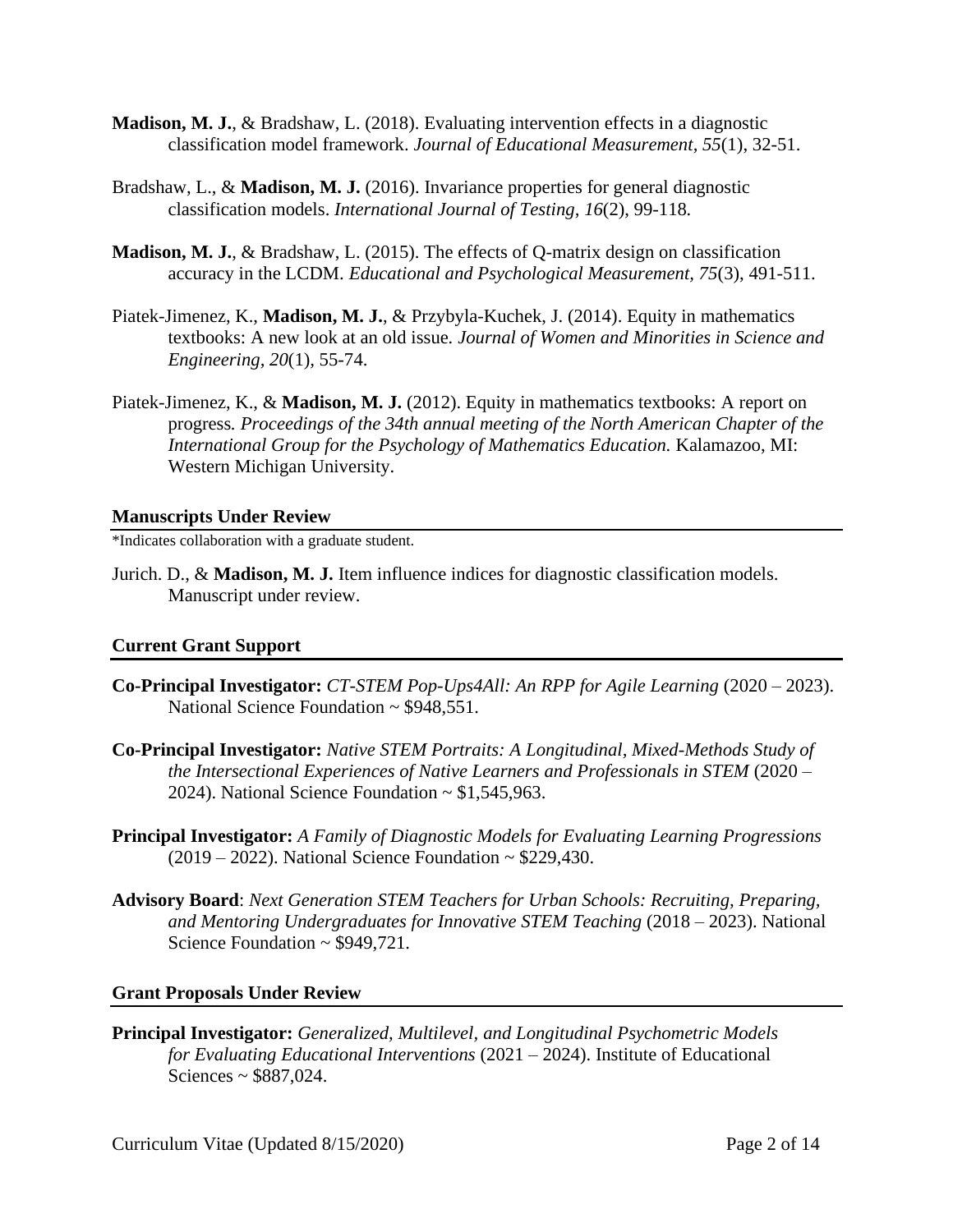**Principal Investigator:** *Assessing Nested Effects in a Diagnostic Classification Model Framework* (2017 – 2018). UCLA Faculty Research Grant  $\sim$  \$6,305.

## **Unfunded Grant Proposals**

- **Principal Investigator:** *Generalized, Multilevel, and Longitudinal Psychometric Models for Evaluating Educational Interventions* (2020 – 2023). Institute of Educational Sciences ~ \$854,997.
- **Senior Personnel**: *Personalized, Impactful Professional Development: Uniting Machine Learning and Teacher Developmental Needs* (2019 – 2020). National Science Foundation ~ \$99,889. PI: Jeff Marshall.
- **Principal Investigator:** CAREER: *Multilevel Diagnostic Classification Models for Evaluating Intervention Effects* (2019 – 2024). National Science Foundation ~ \$559,363.
- **Co-Principal Investigator:** *Know Your Nearest Neighbors* (2018 2023). National Science Foundation: Discovery Research PreK  $-12 \sim $2,999,569$ . PI: David Weintrop.
- **Co-Principal Investigator:** *Talent for Teaching* (2018 2023). National Science Foundation: Robert Noyce Scholarship Program ~ \$1,447,285. PI: Christopher Anderson.
- **Co-Principal Investigator:** *Principles of Data Science (PODS)* (2017 2020). National Science Foundation:  $STEM + Computing \approx $2,500,000$ . PI: Rob Gould.
- **Principal Investigator:** *Diagnosing Teachers' Statistical Preparation* (2017 2018). UCLA Transdisciplinary Seed Grant ~ \$32,337.

## **Honors and Awards**

| Paul L. Beasley TRiO Trailblazer McNair Alumni Award<br>University of South Carolina TRIO Programs                                           | 2019 |
|----------------------------------------------------------------------------------------------------------------------------------------------|------|
| <b>Outstanding Dissertation Award</b><br><b>American Educational Research Association</b><br>Cognition and Assessment Special Interest Group | 2019 |
| Owen W. Scott Award for Academic Merit and Professional Promise<br>University of Georgia<br>Department of Educational Psychology             | 2015 |
| <b>UGA Amazing Student</b><br>University of Georgia College of Education                                                                     | 2014 |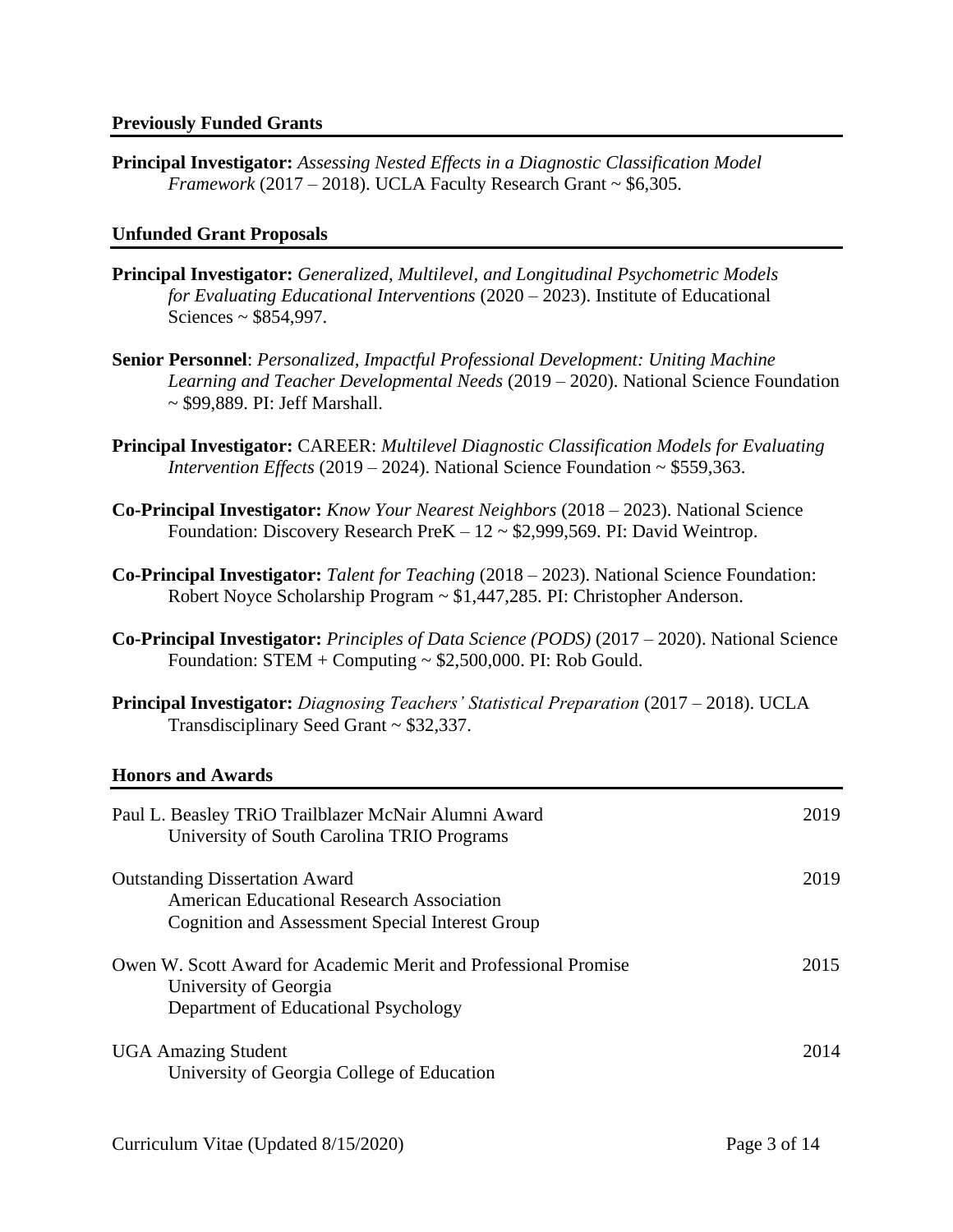| 2 <sup>nd</sup> Place: Quantitative Division Poster<br>Group-mean centering in hierarchical linear models: A weighting approach. Poster<br>presented at the 2013 College of Education Graduate Student Research Conference in<br>Athens, GA. | 2013 |
|----------------------------------------------------------------------------------------------------------------------------------------------------------------------------------------------------------------------------------------------|------|
| <b>Outstanding Tutor Honorable Mention</b><br>Central Michigan University<br>Department of Mathematics                                                                                                                                       | 2012 |
| <b>Outstanding Teaching Assistant</b><br>Central Michigan University<br>Department of Mathematics                                                                                                                                            | 2011 |
| <b>Emerging Scholar Award</b><br>University of South Carolina<br>Ronald E. McNair Scholars Program                                                                                                                                           | 2008 |

## **Research Presentations**

\*Indicates collaboration with a graduate student.

## **2020**

- **Madison, M. J.** (2020, April). *A longitudinal and hierarchical diagnostic classification model for evaluating learning progressions.* Paper to be presented at the annual meeting of the National Council on Measurement in Education in San Francisco, CA. Cancelled due to COVID-19 pandemic.
- Fager, M., & **Madison, M. J.**, (2020, April). *Weighing parsimony and flexibility in diagnostic classification model selection.* Paper to be presented at the annual meeting of the National Council on Measurement in Education in San Francisco, CA. Cancelled due to COVID-19 pandemic.

## **2019**

- **Madison, M. J.**, Fager, M. (2019, October). *Revisiting diagnostic classification model invariance properties.* Paper presented at the annual meeting of the Northeastern Educational Research Association in Trumbull, CT.
- **Madison, M. J.** (2019, April). *Effects of Item Parameter Drift on Longitudinal Diagnostic Classification Models.* Paper presented at the annual meeting of the National Council on Measurement in Education in Toronto, Ontario, CA.
- \*Kim, J., **Madison, M. J.**, Chung, S., & Bradshaw, L. (2019, April). *Approaches to estimating longitudinal diagnostic classification models.* Paper presented at the annual meeting of the National Council on Measurement in Education in Toronto, Ontario, CA.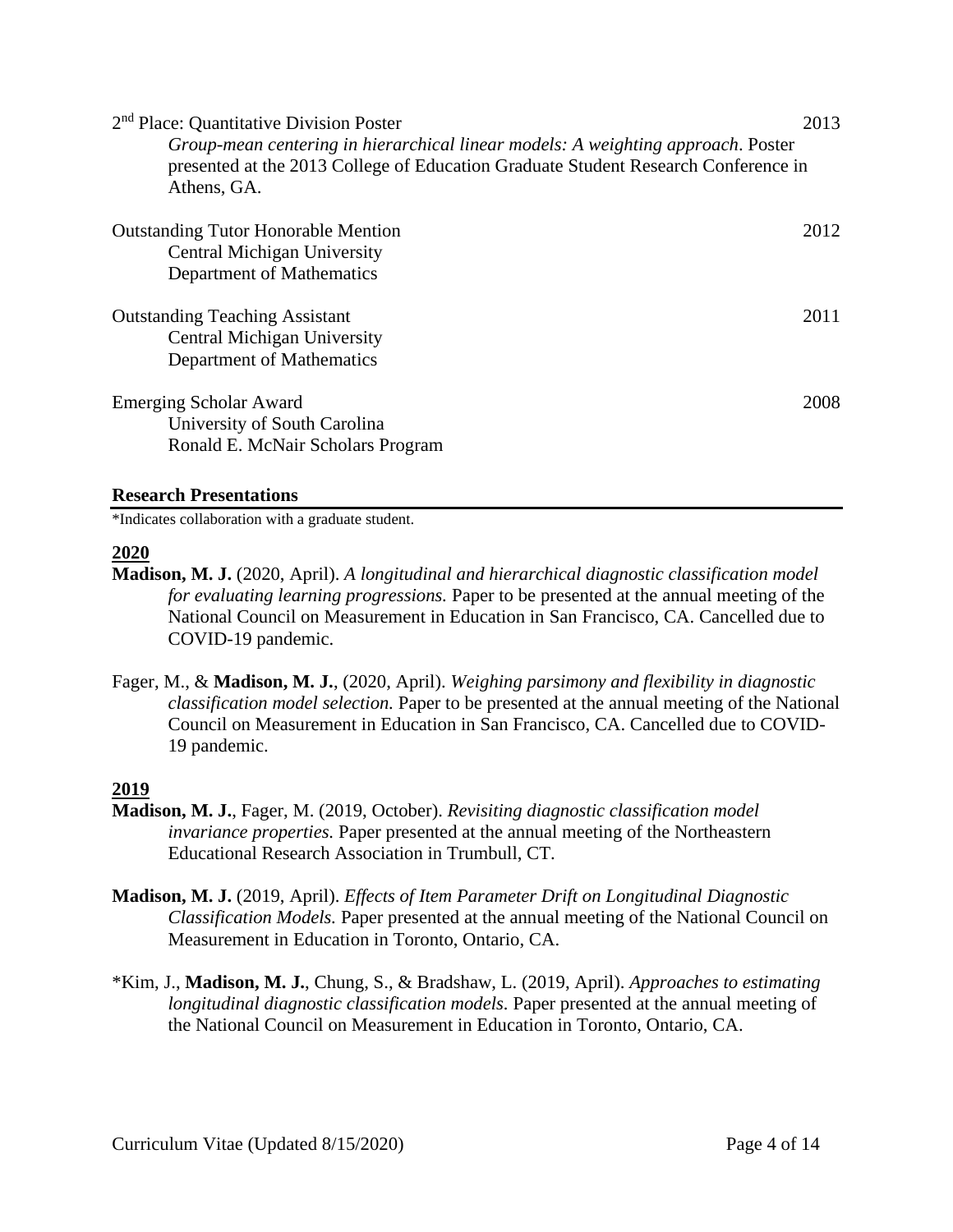\*Soo, Y. S., **Madison, M. J.** (2019, April). *Effects of Local Dependence on Longitudinal Diagnostic Classification Models.* Paper presented at the annual meeting of the National Council on Measurement in Education in Toronto, Ontario, CA.

# **2018**

- **Madison, M. J.**, & Bao, Y. (2018, July). *A longitudinal and polytomous diagnostic classification model.* Paper presented at the International Meeting of the Psychometric Society in New York, NY.
- \*Keenan, E. G., **Madison, M. J.**, Wood, J. J., & Lerner, M. D. (2018, May). *Psychometric analysis of the autism spectrum quotient using diagnostic classification modeling*. Poster presented at the Annual Meeting of the International Society for Autism Research, Rotterdam, Netherlands.
- **Madison, M. J.** (2018, April). *Item influence measures for diagnostic classification models.*  Paper presented at the annual meeting of the National Council on Measurement in Education in New York, NY.
- \*Cho, A. C. B., Wood, J., & **Madison, M. J.** (2018, January). *Personality matters: A latent profile analysis of personality subgroups in children with autism spectrum disorder*. Poster presented at the Annual Conference for the University of California Center for Research on Special Education, Disabilities, and Developmental Risk in Davis, CA.

## **2017**

- **Madison, M. J.**, (2017, October). *A diagnostic approach to reliably assessing growth.* Paper presented at the annual meeting of the Northeastern Education Research Association in Trumbull, CT.
- \*Cruz, E., & **Madison, M. J.** (2017, October). *Diagnosing teachers' statistical preparation: A Pilot Study*. Paper presented at the Annual Meeting of the Society for Advancement of Chicanos/Hispanics and Native Americans in Science in Salt Lake City, UT.
- **Madison, M. J.**, & Bradshaw, L. (2017, April). *Evaluating intervention effects in a diagnostic classification model framework.* Paper presented at the annual meeting of the National Council on Measurement in Education in San Antonio, TX.

## **2016**

- \*Grantham, T., **Madison, M. J.**, Collins, K., & Luckey, J. (2016, November). *Single-subject acceleration for gifted Black males using the Math Hall and Ball afterschool program*. Paper presented at the annual meeting of the National Association for Gifted Children in Orlando, FL.
- **Madison, M. J.**, & Bradshaw, L. (2016, October). *Evaluating innovative instruction using a longitudinal diagnostic classification model.* Paper presented at the annual meeting of the Northeastern Education Research Association in Trumbull, CT.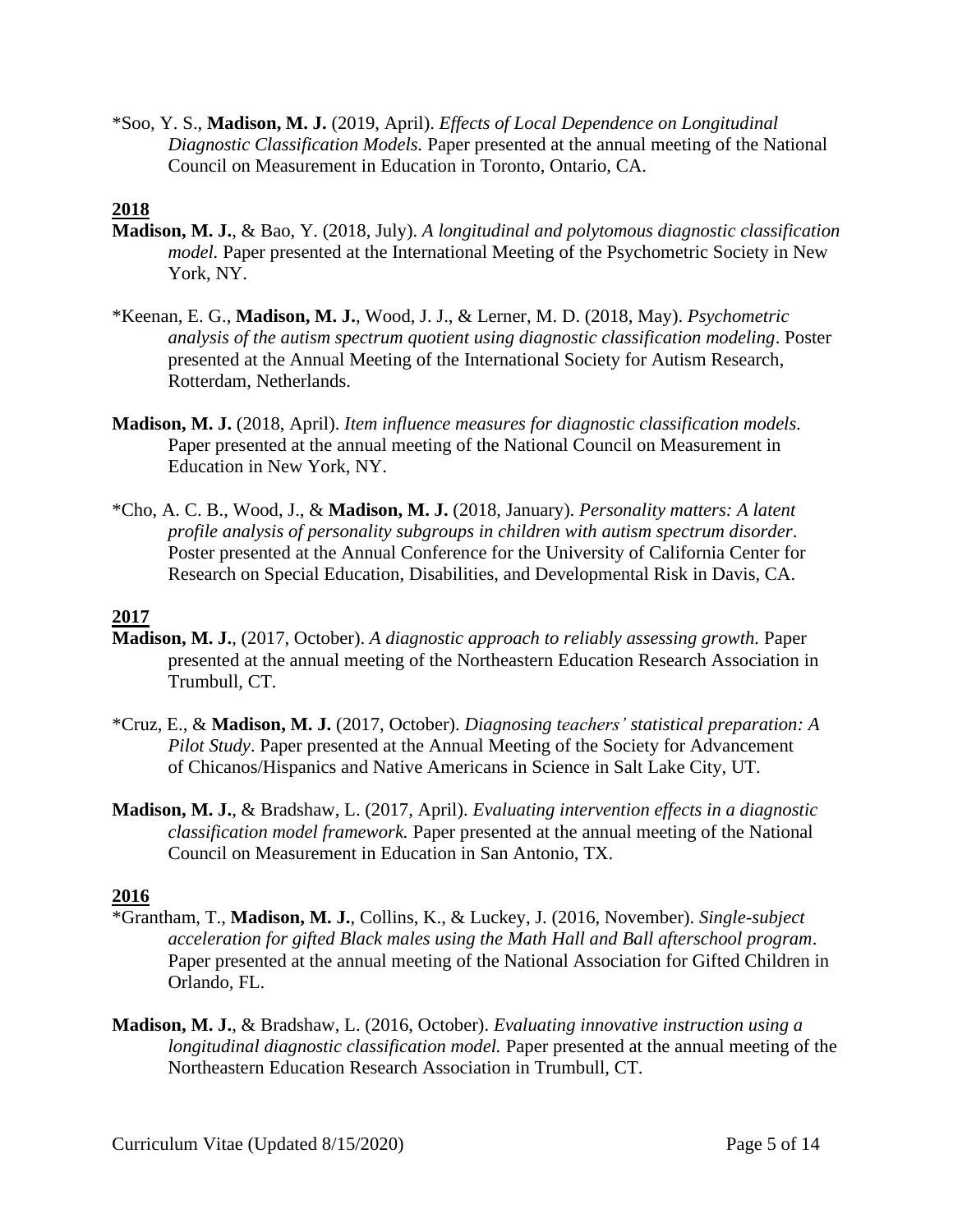- **Madison, M. J.**, & Bradshaw, L. (2016, July). *Assessing growth in a general diagnostic classification model.* Paper presented at the International Meeting of the Psychometric Society in Asheville, NC.
- Xiong, X., **Madison, M. J.**, & Mattar, J. (2016, April). *Speededness for task-based simulations items in a multi-stage licensure examination*. Paper presented at the annual meeting of the National Council on Measurement in Education in Washington, D.C.
- **Madison, M. J.**, & Bradshaw, L. (2016, April). *Assessing growth in a diagnostic classification model framework.* Poster presented at the 2016 College of Education Graduate Student and Faculty Research Conference in Athens, GA.

## **2015**

- **Madison, M. J.**, & Bradshaw, L. (2015, October). *Invariance properties for general diagnostic classification models.* Paper presented at the annual meeting of the Northeastern Education Research Association in Trumbull, CT.
- **Madison, M. J.**, & Bradshaw, L. (2015, April). *Using Q\*Power to refine diagnostic assessment designs.* Paper presented at the annual meeting of the American Educational Research Association in Chicago, IL.
- **Madison, M. J.** & Bradshaw, L. (2015, February). *Developing Diagnostic Formative Assessments in Graduate Statistics Courses.* Poster presented at the 2015 College of Education Graduate Student and Faculty Research Conference in Athens, GA.

## **2014**

- **Madison, M. J.** & Bradshaw, L. (2014, April). *The effects of Q-matrix design on classification accuracy in the LCDM.* Poster presented at the 2014 College of Education Graduate Student and Faculty Research Conference in Athens, GA.
- **Madison, M. J.**, Bradshaw, L., & Hollingsworth, B. (2014, April). *The role of Q-matrix design in diagnostic assessment.* Paper presented at the annual meeting of the National Council on Measurement in Education in Philadelphia, PA.

## **2013**

- **Madison, M. J.** & Bradshaw, L. (2013, October). *The effects of Q-matrix design on classification accuracy in the LCDM.* Paper presented at the annual meeting of the Northeastern Education Research Association in Rocky Hill, CT.
- **Madison, M. J.**, & Templin, J. (2013, April). *Group-mean centering in hierarchical linear models: A weighting approach*. Poster presented at the 2013 College of Education Graduate Student Research Conference in Athens, GA. Awarded 2nd place research prize.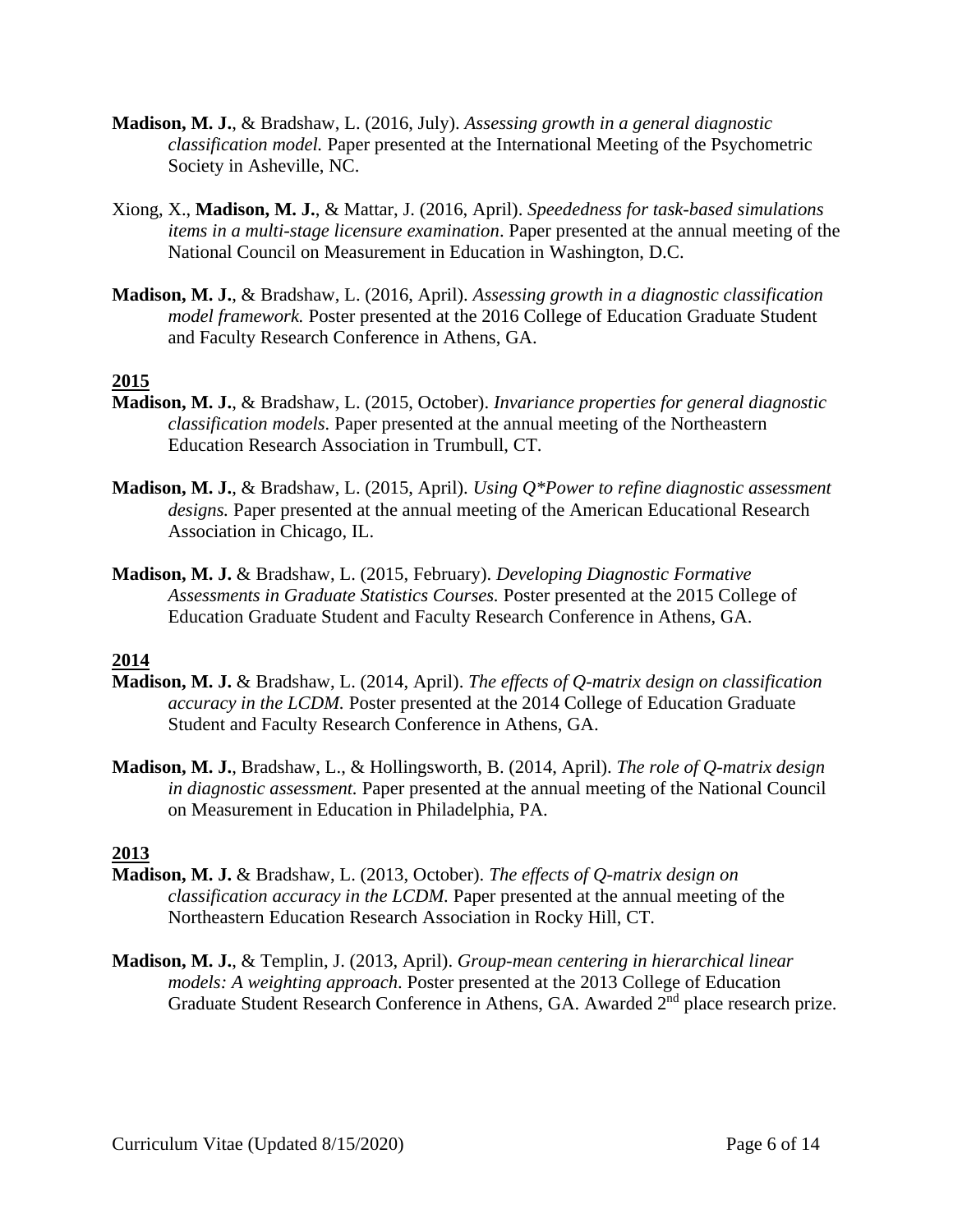**2012**

- Bradshaw, L., Brown, C., Cohen, A., **Madison, M. J.**, & Templin, J. (2012, December). *Evaluating the statistical properties of epistemic network analysis*. Poster presented at the 4 th annual Discovery Research K-12 Meeting in Madison, WI.
- Piatek-Jimenez, K., & **Madison, M. J.** (2012, November). *Equity in mathematics textbooks: A report on progress.* Poster presented at the annual conference of the North American Chapter of the International Group for the Psychology of Mathematics Education in Kalamazoo, MI.
- Marcinek, T., & **Madison, M. J.** (2012, July). *Learning to interpret the mathematical thinking of others in pre-service mathematics courses: potential and limitations*. Paper presented at the 12th International Congress on Mathematical Education in Seoul, Korea.
- Hamed, D., & **Madison, M. J.** (2012, April). *Factors affecting student achievement in business calculus*. Poster presented at the annual Student Research and Creative Endeavors Exhibition in Mount Pleasant, MI.

## **Invited Panels/Presentations/Workshops**

- **Madison, M. J.** (2020, June). *Graduate training in educational measurement and psychometrics: A curricula review of graduate programs in the U.S.* Invited panelist at the annual meeting of the National Council on Measurement in Education in San Francisco, CA. Virtual format due to COVID-19 pandemic.
- **Madison, M. J.** (2020, April). *Advice on transitioning from graduate training to the professional world (GSIC Featured Session).* Invited panelist at the annual meeting of the National Council on Measurement in Education in San Francisco, CA. Cancelled due to COVID-19 pandemic.
- **Madison, M. J.** (2019, December). *Some exciting applications of diagnostic classification models.* Invited presentation the University of Georgia Department of Educational Psychology.
- **Madison, M. J.** (2019, December). *Longitudinal diagnostic classification models.* Guest lecture for ERSH 8140, University of Georgia Quantitative Methodology Program.
- **Madison, M. J.** (2019, March). *Meaningful metrics in mathematics education research.* Invited presentation the UCLA Curtis Center Mathematics and Teaching Conference.
- **Madison, M. J.** (2018, October). *Introduction to diagnostic measurement models.* Invited workshop to University of Massachusetts Amherst Research, Educational Measurement, and Psychometrics Program.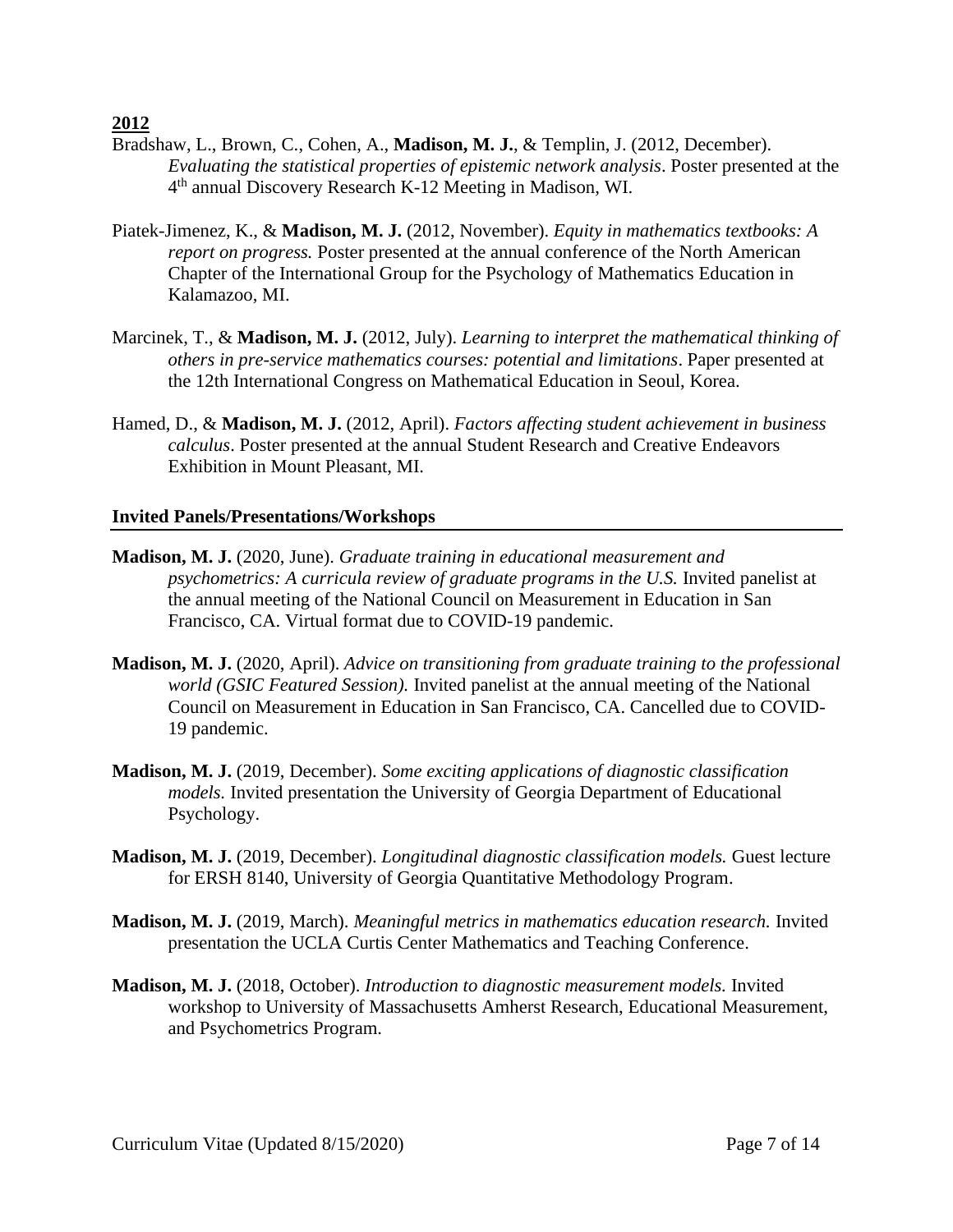- **Madison, M. J.** (2018, April). *A diagnostic classification analysis of an MDTP Test.* Invited presentation to the Working Group of the Mathematics Diagnostic Testing Project. Long Beach, CA.
- **Madison, M. J.** (2018, March). *Meaningful metrics in educational research.* Invited presentation to the Quantitative Methodology Colloquium, University of Georgia Department of Educational Psychology.
- **Madison, M. J.** (2018, February). *Getting more out of educational assessments.* Invited presentation to the Precision Institute at National University in San Diego, CA.
- **Madison, M. J.** (2018, January). *Non-arbitrary metrics in educational research.* Invited presentation to the Teaching and Learning Lab (TALL), UCLA Department of Psychology.
- **Madison, M. J.** (2017, October). *Getting ready to publish.* Invited panelist at the annual meeting of the Northeastern Educational Research Association in Trumbull, CT.
- **Madison, M. J.** (2017, October). *Evaluating learning (and forgetting) over time via a diagnostic classification model.* Invited presentation to the Cognitive Psychology CogFog Meeting, UCLA Department of Psychology.
- **Madison, M. J.** (2017, October). *Psychometric models for the reliable measurement of multiple latent traits*. Invited presentation to the UCLA Department of Statistics Research Seminar.
- **Madison, M. J.** (2017, April). *Evaluating an instructional intervention with a longitudinal diagnostic model*. Invited presentation to the Human Development and Psychology Colloquium, UCLA Department of Education.
- **Madison, M. J.** (2016, May). *Navigating the academic job market.* Invited presentation to Graduate Researchers in Educational Psychology at the University of Georgia.
- **Madison, M. J.** (2016, January). *Getting more out of educational assessments.* Invited presentation at the 2016 University of Georgia College of Education Doctoral Recruitment Weekend in Athens, GA.

## **Technical Reports**

- **Madison, M. J.** (2018). *A Diagnostic Classification Analysis of an MDTP Test*. Technical Report. Mathematics Diagnostic Testing Project.
- **Madison, M. J.** (2015). *Examining the Speediness of the Uniform CPA Examination*. Technical Report. American Institute of Certified Public Accountants.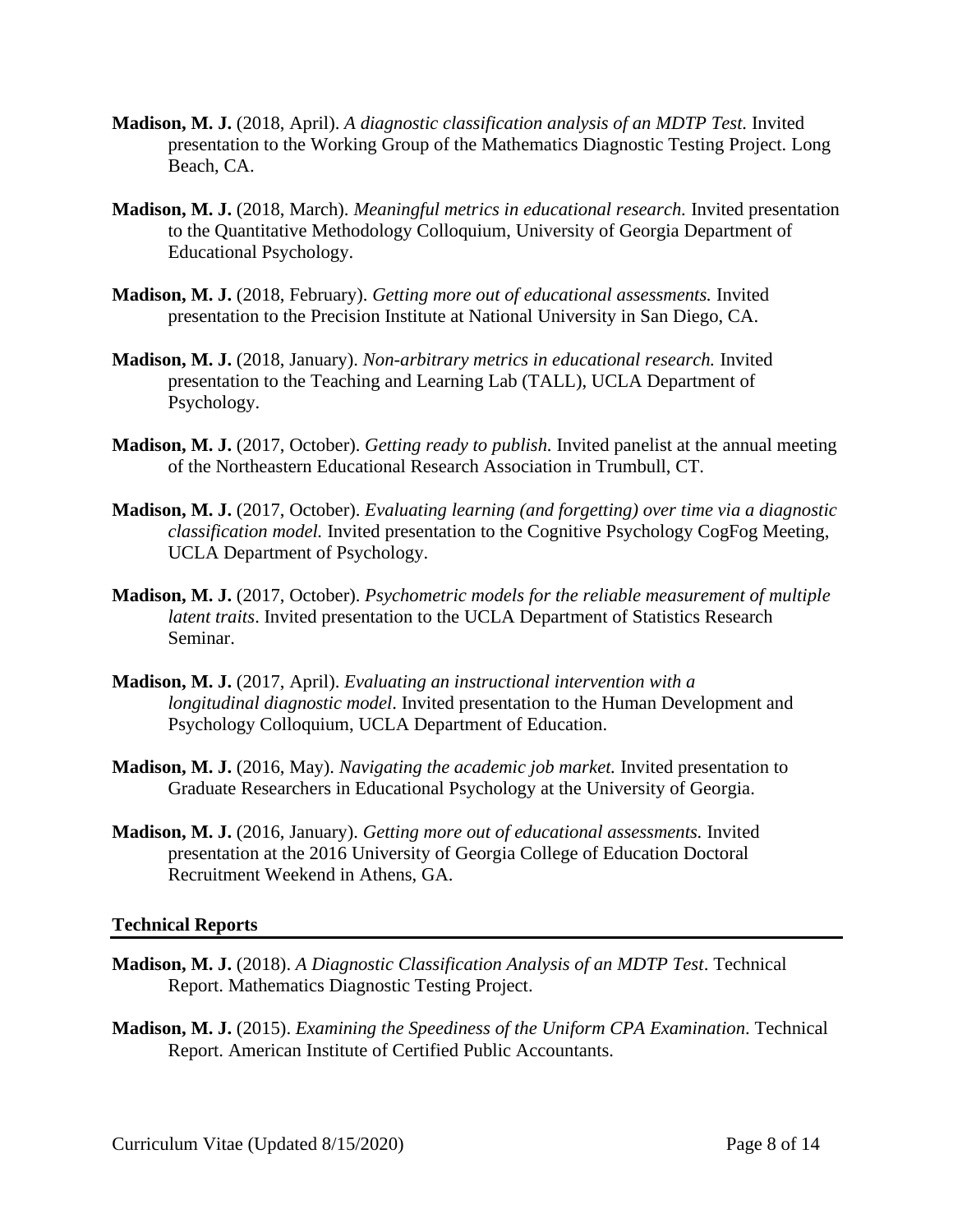# **Developed Software**

| <b>Madison, M. J., Bradshaw, L. (2015).</b> Q*Power $(1.0)$ : A tool for prospective diagnostic |
|-------------------------------------------------------------------------------------------------|
| assessment design. [Computer software]. Athens, GA.                                             |

# **Teaching Experience**

| <b>Graduate Courses</b><br>Instructor: ERSH 8360 – Categorical Data Analysis in Education<br>University of Georgia      | 2020          |
|-------------------------------------------------------------------------------------------------------------------------|---------------|
| Instructor: EDF 9870 – Survey of Latent Variable Models<br><b>Clemson University</b>                                    | 2020          |
| Instructor: EDF 9870 – Multivariate and Categorical Educational Research<br><b>Clemson University</b>                   | 2019          |
| Instructor: EDF 9770 – Multiple Regression / General Linear Models in Education<br><b>Clemson University</b>            | 2019          |
| Instructor: EDF 9270 – Quantitative Research Design and Statistics in Education<br><b>Clemson University</b>            | 2018          |
| Instructor: EDUC 255 – Diagnostic Classification Models<br>University of California – Los Angeles                       | 2017          |
| Instructor: EDUC 231C – Categorical Data Analysis<br>University of California - Los Angeles                             | 2017          |
| Co-instructor: EDUC 288 – Research Apprenticeship Course<br>University of California – Los Angeles                      | 2017          |
| Instructor: EDUC 230B – Linear Models in Social Sciences: Multiple Regression<br>University of California – Los Angeles | 2017, 2018    |
| Instructor: EDUC 230A – Introduction to Research Design and Statistics<br>University of California – Los Angeles        | 2016, 2017    |
| Teaching Assistant: ERSH 8310 - Applied Analysis of Variance in Education<br>University of Georgia                      | $2013 - 2015$ |
| <b>Undergraduate Courses</b><br><b>Instructor: MTH 217 – Business Calculus</b><br>Central Michigan University           | 2012          |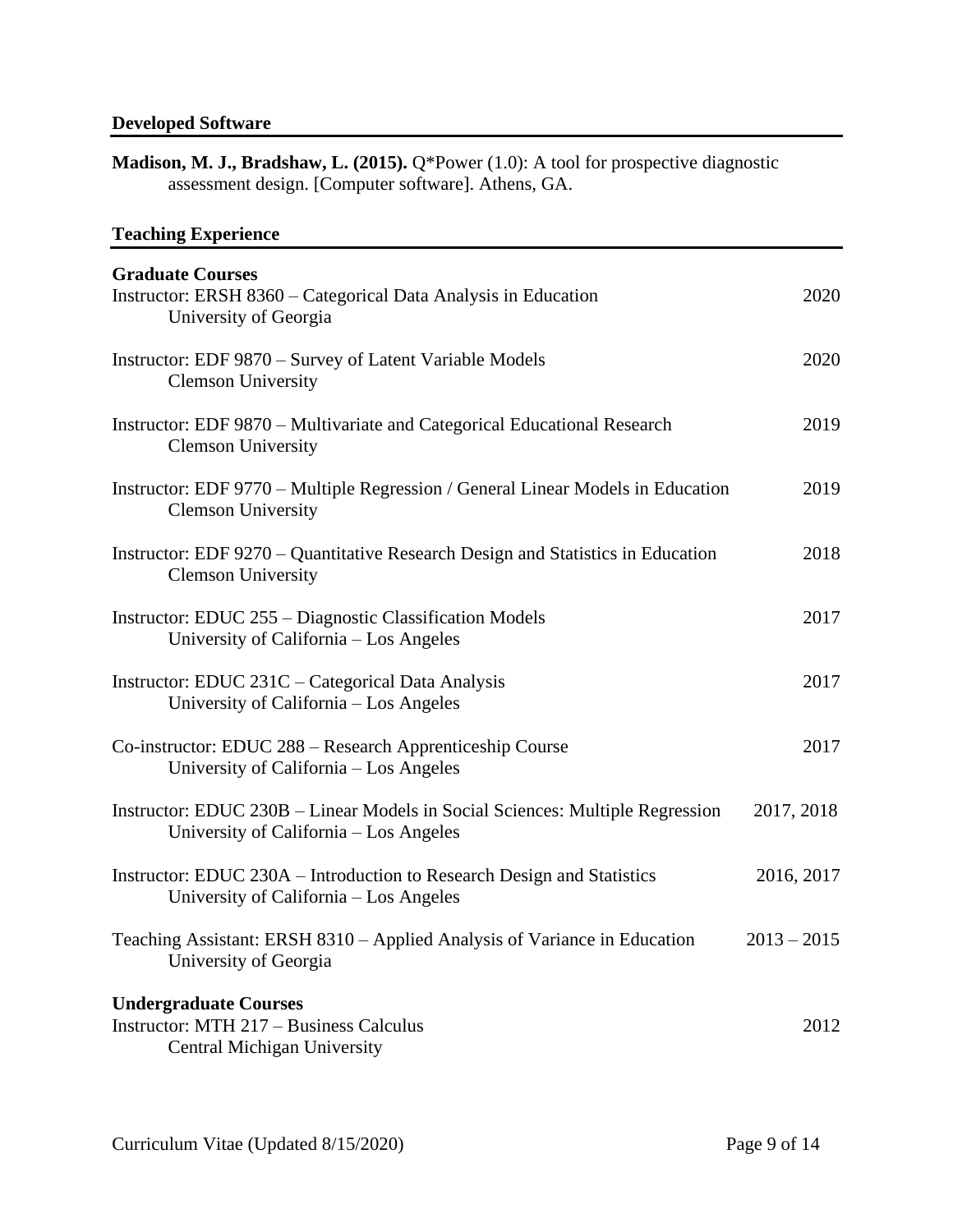| <b>GRE Mathematics Preparatory Instructor</b><br>Central Michigan University Ronald E. McNair Scholars | $2011 - 2012$ |
|--------------------------------------------------------------------------------------------------------|---------------|
| Instructor: MTH 105 – Intermediate Algebra<br><b>Central Michigan University</b>                       | $2009 - 2011$ |
| Instructor: MTH 055 – Beginning Algebra<br>Central Michigan University                                 | 2010          |
| Supplemental Instruction Leader: MTH 141 – Calculus I<br>University of South Carolina                  | $2006 - 2009$ |

## **Professional Development Training Sessions/Workshops**

- **Madison, M. J.** (April, 2019). *Diagnostic Classification Models: Advanced Applications*. Halfday training session presented at the annual meeting of the National Council on Measurement in Education in Toronto, Ontario, CA.
- Bradshaw, L., & **Madison, M. J.** (April, 2018). *Diagnostic Classification Models Part I: Fundamentals*. Half-day training session presented at the annual meeting of the National Council on Measurement in Education in New York, NY.
- **Madison, M. J.**, & Bradshaw, L. (April, 2018). *Diagnostic Classification Models Part II: Advanced Applications*. Half-day training session presented at the annual meeting of the National Council on Measurement in Education in New York, NY.
- Bradshaw, L., & **Madison, M. J.** (April, 2017). *Diagnostic Measurement: Theory, Methods and Applications*. Full day training session presented at the annual meeting of the National Council on Measurement in Education in San Antonio, TX.

## **Mentorship**

## **Ph.D. Dissertation Committee Member**

*In Progress* Meina Bian, Quantitative Methodology, University of Georgia

## **Postdoctoral Research Fellow Supervisor**

*In Progress* Eric Setoguchi, UCLA + National University Precision Institute

## **Ph.D. Dissertation Committee Member**

*In Progress* Jiajun Xu, Quantitative Methodology, University of Georgia

## **Ph.D. Dissertation Committee Member**

*In Progress* Zach Feldberg, Quantitative Methodology, University of Georgia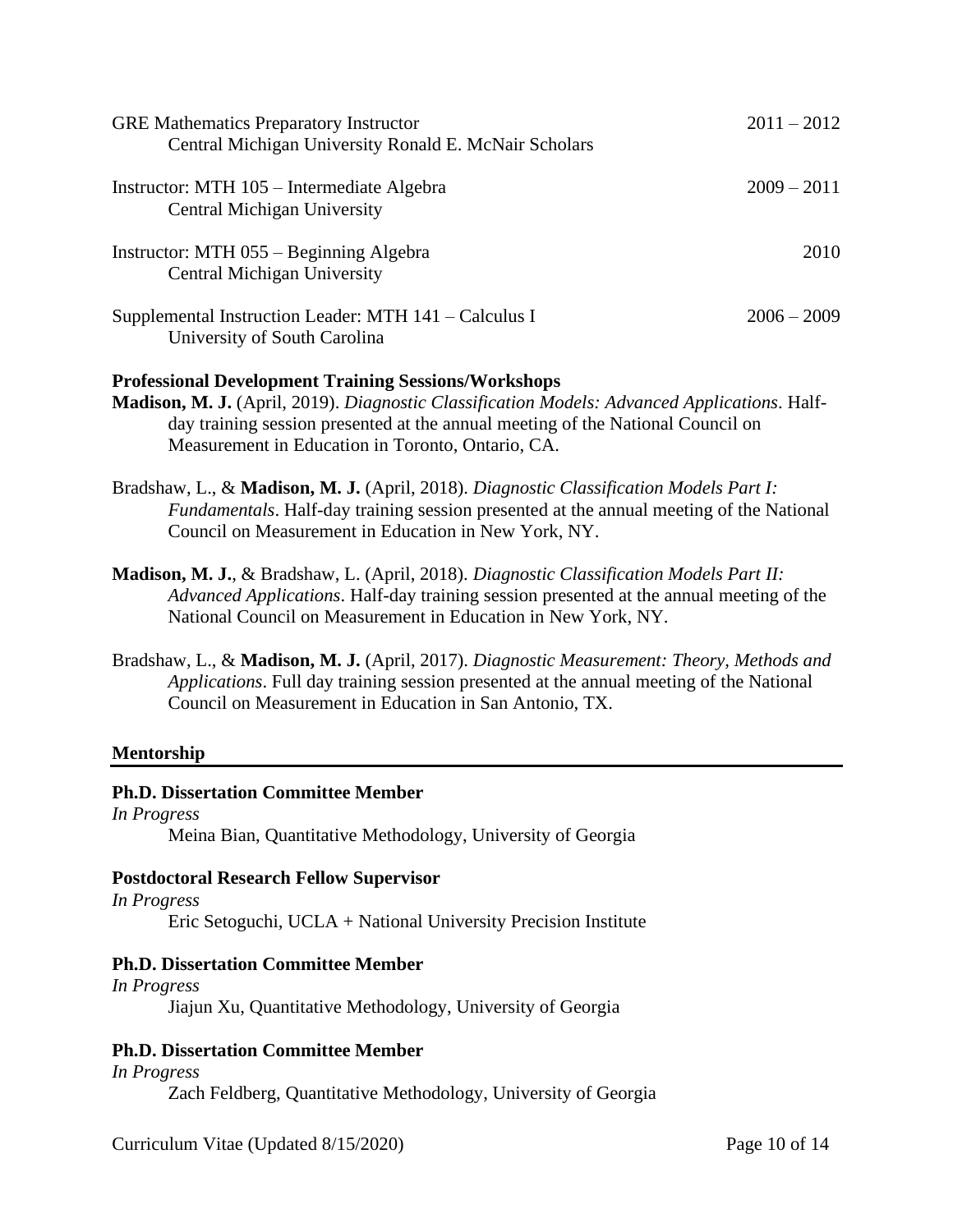#### **Ph.D. Dissertation Committee Member**

*In Progress* Robert O'Hara, Learning Sciences, Clemson University

#### **Ph.D. Dissertation Committee Member**

*In Progress* Georgia McKown, Learning Sciences, Clemson University

#### **Ph.D. Dissertation Chair**

*In Progress* Karen Franklin, Learning Sciences, Clemson University

#### **Pre-/Postdoctoral Research Fellow Supervisor**

*Completed* Meghan Fager, UCLA + National University Precision Institute

## **Ph.D. Dissertation Co-Chair**

*Completed (2019)* Eric Setoguchi, Social Research Methodology, UCLA

#### **Ph.D. Dissertation Committee Member**

*Completed (2019)* Anne Blackstock-Bernstein, Human Development and Psychology, UCLA

#### **Ed.D. Dissertation Committee Member**

*Completed (2019)* Christina E. Apostolakis, Educational Leadership, UCLA

#### **Second Year Project Committee Member**

*Completed (2018)* An Cho, Human Development and Psychology, UCLA

#### **Service Activities/Leadership Positions**

#### **Editorial Leadership and Service**

*Editorial Board Member* Journal of Educational Measurement 2019 – Present Educational Assessment 2020 – Present

*Peer Reviewer for Journals* Applied Psychological Measurement Behaviormetrika Cognition and Instruction Educational and Psychological Measurement Educational Measurement: Issues and Practice Frontiers in Psychology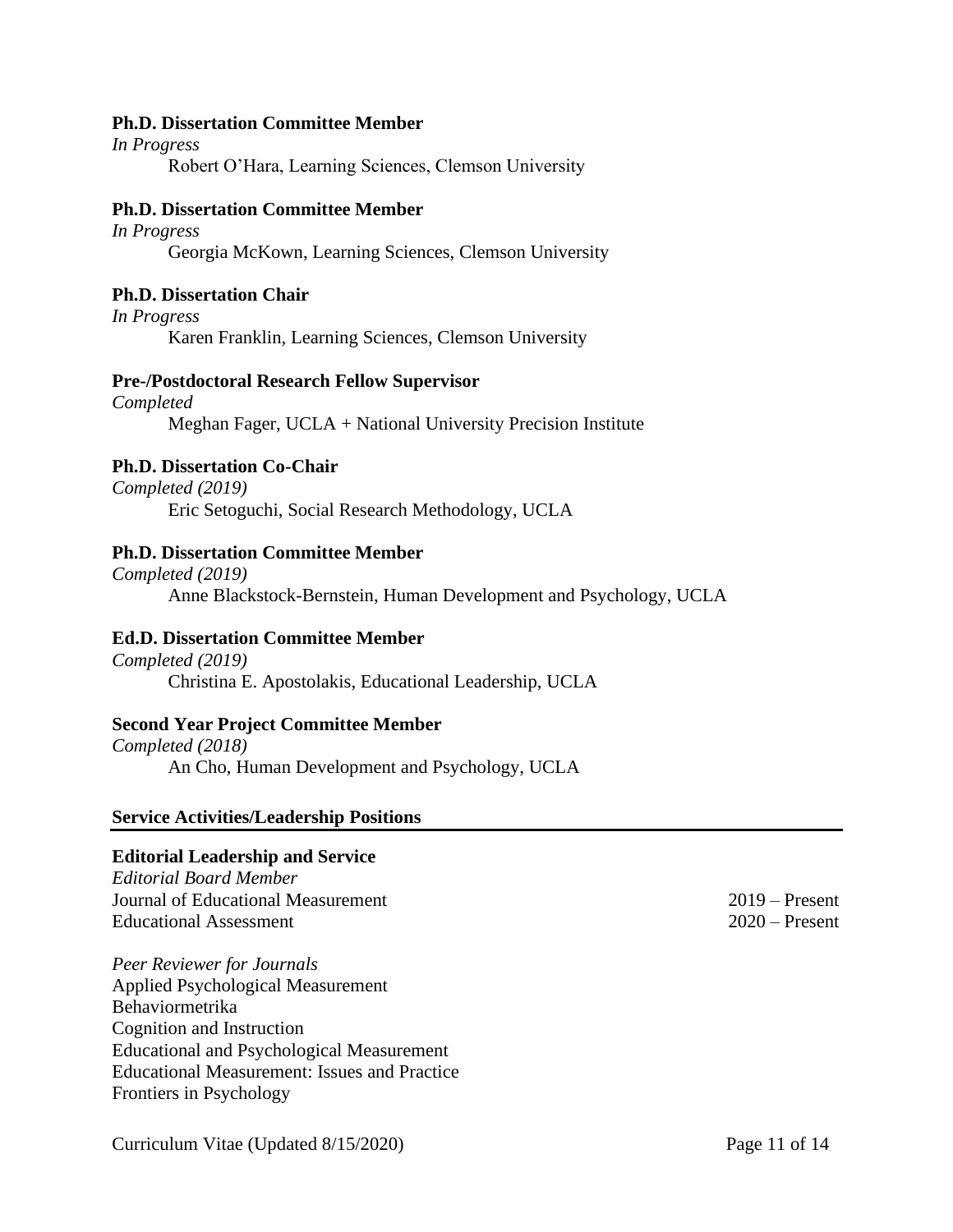| International Journal of Methods in Psychiatric Research<br>International Journal of Testing<br>Journal of Educational and Behavioral Statistics<br>Psychometrika                                                                                                      |                  |
|------------------------------------------------------------------------------------------------------------------------------------------------------------------------------------------------------------------------------------------------------------------------|------------------|
| Peer Reviewer for Conferences and Organizations<br><b>American Educational Research Association</b><br>National Council on Measurement in Education<br><b>National Science Foundation</b><br>Northeastern Educational Research Association<br><b>Sage Publications</b> |                  |
| <b>Organizational Leadership and Service</b><br>Chair, Diagnostic Assessment Special Interest Group<br>National Council on Measurement in Education                                                                                                                    | $2020$ – Present |
| Brenda Loyd Outstanding Dissertation Award Committee<br>National Council on Measurement in Education                                                                                                                                                                   | $2019$ – Present |
| <b>Merit Review Committee</b><br><b>Clemson College of Education</b><br>Department of Education and Human Development                                                                                                                                                  | 2019             |
| Quantitative Methodologist Professor Search Committee<br><b>Clemson College of Education</b><br>Department of Education and Human Development                                                                                                                          | 2018             |
| Program Chair<br><b>American Educational Research Association</b><br>Special Interest Group 167: Cognition and Assessment                                                                                                                                              | $2018 - 2019$    |
| <b>Outstanding Dissertation Committee</b><br>American Educational Research Association, Division D                                                                                                                                                                     | $2018 -$ Present |
| Membership Chair<br>Northeastern Educational Research Association                                                                                                                                                                                                      | $2017 - 2018$    |
| <b>Core Faculty Member</b><br><b>UCLA</b> Department of Education<br><b>Educational Leadership Program</b>                                                                                                                                                             | $2017 - 2018$    |
| Academic Personnel Committee<br><b>UCLA</b> Department of Education                                                                                                                                                                                                    | $2017 - 2018$    |
| <b>Faculty Search Committee</b><br><b>UCLA</b> Department of Psychology                                                                                                                                                                                                | $2017 - 2018$    |
| Curriculum Vitae (Updated 8/15/2020)                                                                                                                                                                                                                                   | Page 12 of 14    |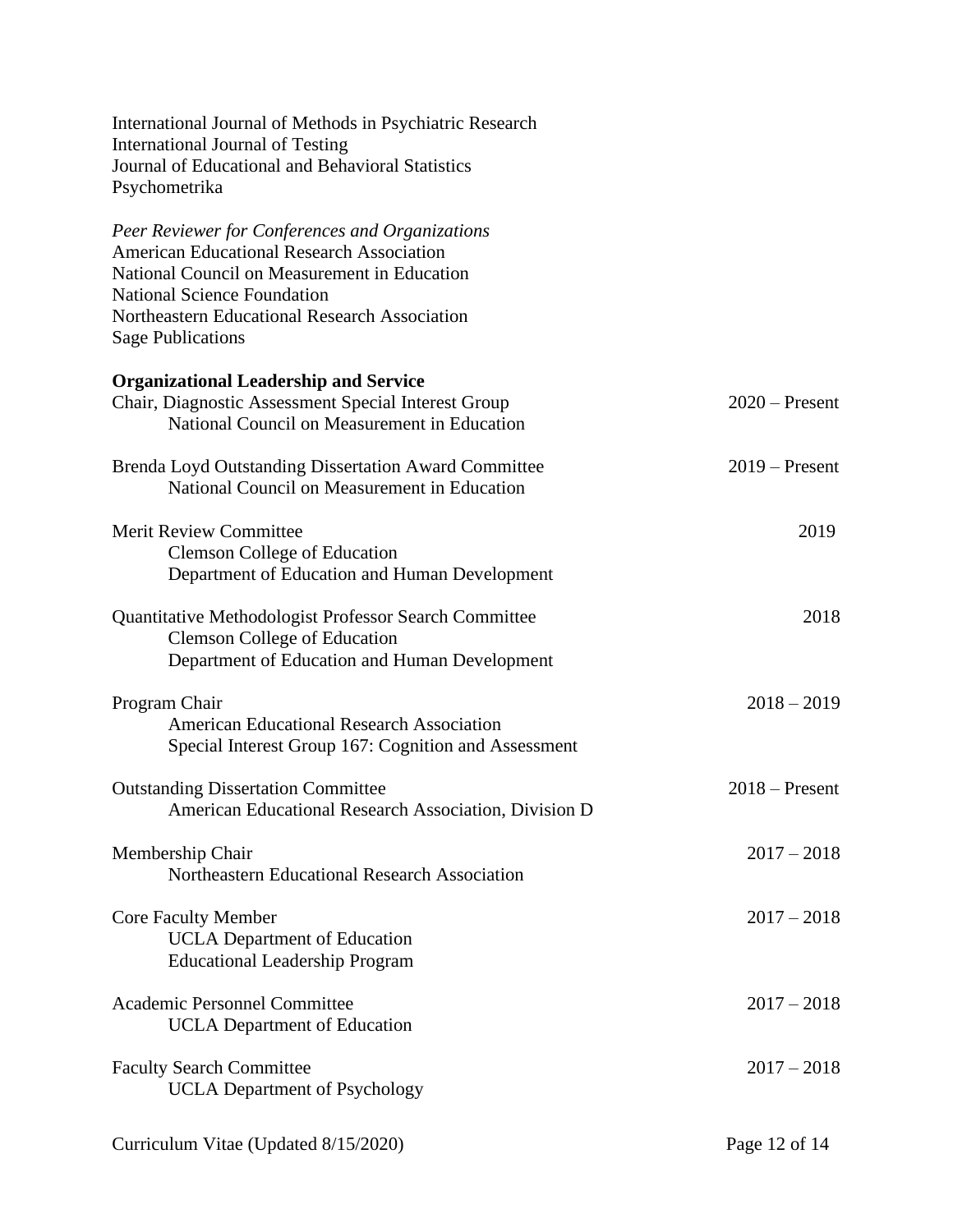| <b>Psychometric Collaborator</b>                                                                                         | $2018 -$ Present |
|--------------------------------------------------------------------------------------------------------------------------|------------------|
| <b>Other Professional Activities</b>                                                                                     |                  |
| Program Representative: Quantitative Methodology                                                                         | $2012 - 2013$    |
| <b>Executive Committee: Treasurer</b>                                                                                    | $2013 - 2014$    |
| University of Georgia                                                                                                    |                  |
| Graduate Researchers in Educational Psychology                                                                           |                  |
| National Council for Measurement in Education<br>Graduate Student Representative                                         |                  |
| Training and Professional Development Committee                                                                          | $2013 - 2014$    |
| <b>Mathematics Curriculum Team</b><br>University of Georgia                                                              | $2013 - 2015$    |
| <b>American Educational Research Association</b><br>Special Interest Group 167: Cognition and Assessment                 |                  |
| <b>Graduate Student Liaison</b>                                                                                          | $2013 - 2016$    |
| The 2014 Frasier Equity & Excellence STEM Conference Planning Committee<br>University of Georgia, College of Education   | $2014 - 2015$    |
| Project U-SPARC: Math Hall and Ball Co-director<br>University of Georgia / Howard B. Stroud Elementary                   | 2015             |
| <b>Standards and Test Use Committee</b><br>National Council for Measurement in Education                                 | $2015 - 2016$    |
| <b>DCMNET: Diagnostic Classification Model Network</b><br><b>Listserv Owner and Operator</b>                             | $2016$ – Present |
| Membership Committee<br>Northeastern Educational Research Association                                                    | $2016 - 2017$    |
| California State University Sally Casanova Pre-Doctoral Scholars Program<br><b>Undergraduate Research Faculty Mentor</b> | 2017             |

Navvy Education

# **Graduate Research Assistant**2015 – 2016

*Developing Enhanced Assessment Tools for Capturing Students' Procedural Skills and Conceptual Understandings in Mathematics*. United States Department of Education, Institute of Educational Sciences award number R324A150035.